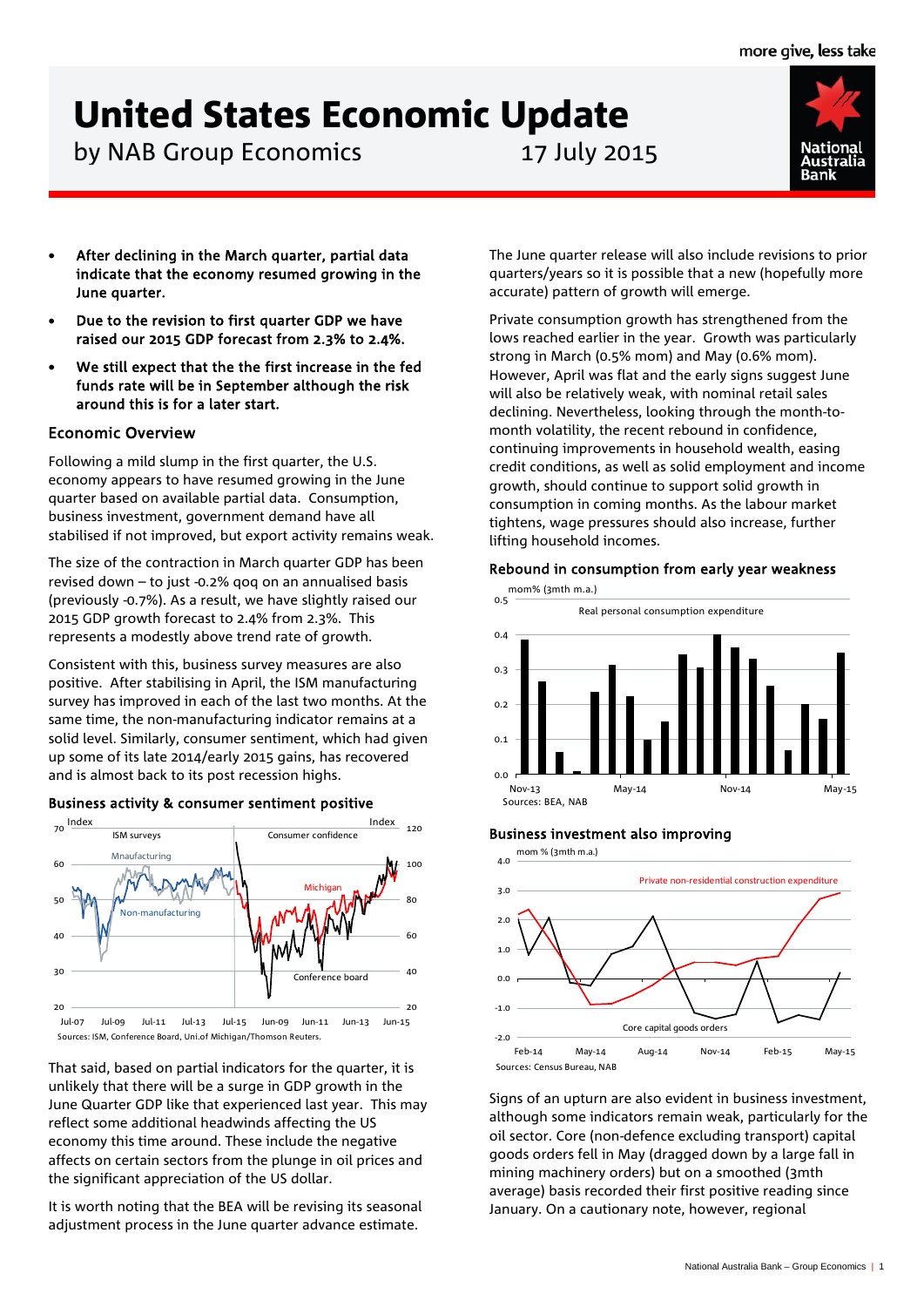manufacturing survey indicators of capital expenditure intentions remain weak.

Clearer improvement is evident in private non-residential construction expenditure. In the first two months of the June quarter it was up 7.4% on the previous quarter.

The non-residential construction data do not cover the mining sector, and investment in this sector looks to have experienced a large fall in the June quarter. The oil and gas 'rig count' was down by around 35% in the June quarter, following a 27% decline the previous quarter. However, these quarterly averages hide a recent stabilisation – the rig count bottomed out in mid-June, and there has even been a pick-up in recent weeks, albeit very small.





Manufacturing is particularly exposed to the rapid run-up in the US dollar over the last year and parts of the sector also link in to the oil industry. However, as these headwinds fade, so should the drag on total business investment. As with consumers, businesses are also benefiting from easing lending standards. Overall, the outlook for investment is somewhat clouded, but we are factoring in some improvement from the very weak start to the year.

#### Housing indicators point to stronger investment growth



Improvement is also evident in the housing sector. Private new residential construction expenditure has resumed growing in the last two months. More importantly, building permits surged 20% over the two months to May, suggesting a renewed pipeline of work going forward. With vacancy rates and new home inventories low, and with new home sales rising, builders can be expected to continue adding housing stock in the future. Further support will likely come from continued employment growth, banks starting to ease mortgage lending standards

and still low mortgage rates. These factors will also support existing home sales which have also grown strongly in recent months.

Exporters, however, are continuing to struggle. After increasing in February and March – following the end to west coast port disruptions – real goods exports declined in May leaving the trend pretty flat. This is also signalled by the ISM export indicators which are hovering around the neutral 50 mark. Headwinds to the export sector include subdued global conditions and the loss of competitiveness due to the 12% appreciation of the dollar over the year to June.

This same factor is a positive to importers as is the continued above trend growth in the United States. The headwinds to the tradeable sector are likely to continue although they may moderate. While we don't expect any significant improvement in [global conditions](http://business.nab.com.au/global-australian-forecasts-july-2015-12038/) in coming years, the pace of dollar appreciations should slow.

#### Exporters still struggling



\* Average of ISM manuf./non-manuf. surveys using goods/serivces trade shares.

We have been noting for a while now that fiscal policy headwinds have also largely ended. The reduction in the Federal government's budget deficit (as a percentage of GDP) in fiscal 2015 is expected to be well down on recent years. One component of fiscal policy is direct government spending, which actually fell in the December and March quarters. However, this appears unlikely to be repeated in the June quarter with partial indicators such as employment, construction expenditure and defence spending (the major component of federal spending) all tracking higher in the June quarter.

#### Government demand slowly turning up

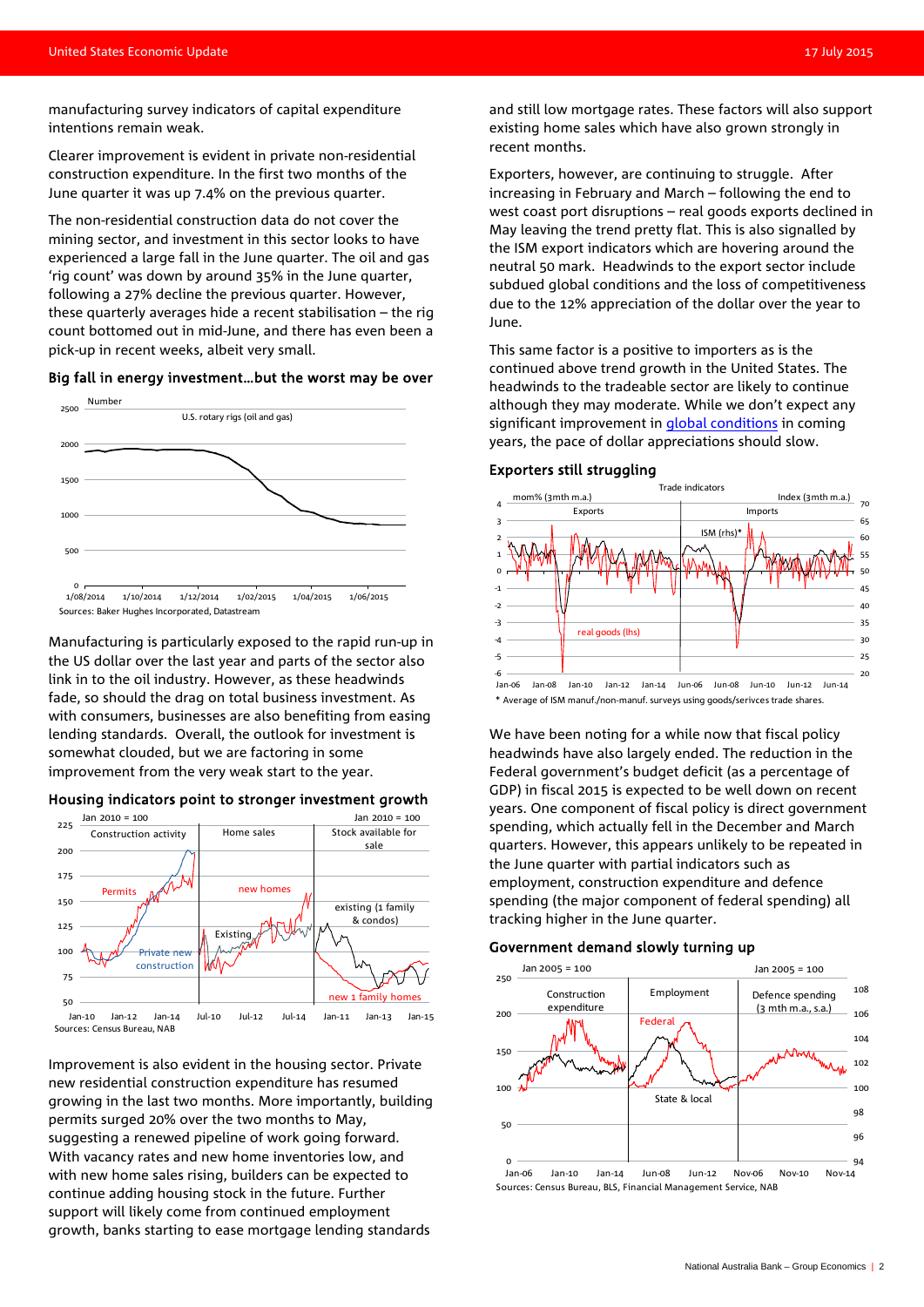#### Fed targets and monetary policy

Labour market improvement has been of the more constant factors in recent years, even with the large quarter-toquarter fluctuations in GDP. Annual non-farm employment growth remained above 2.0% in June – almost double the population growth rate. Given this, the unemployment rate is trending down and fell in June to 5.3%, a new postrecession low. The unemployment rate is now within touching distance of the Fed's (central tendency) estimate of the long-run unemployment rate.

Some Fed members still consider that the unemployment rate currently understates labour market slack. Broader measures of labour market slack – such as the 'U6' measure which includes part-timer workers who would like a fulltime job as well as individuals who, despite not currently looking for a job, would like one – are further away from their pre-recession levels. However, recent research also suggests that at least some of the increase in involuntary part-time employment is due to structural factors, so the 'U6' measure probably overstates slack. The truth is probably somewhere in between but, by any measure, labour market underutilisation is falling.

#### Labour market continues to improve



In contrast, little or no progress is being made on the Fed's inflation goal, which is inflation of 2% over the long-run. In June, the annual growth rate in the headline personal consumption expenditure (PCE) price index annual growth was only 0.2%. A large part of this weakness is due to oil prices, but even after excluding energy and food costs (the core measure) prices were only growing by 1.2% yoy, their lowest level since early last year.

However, over the last four months, core PCE prices have risen at a 1.7% annualised rate. While this is too small a sample to be certain inflation has turned around, other core inflation measures have held up better.

In her recent testimony to Congress, the Fed Chair, Janet Yellen, indicated that she viewed the low inflation readings as reflecting "…influences that are likely to be transitory". In particular, she cited steep declines in oil prices and low prices of non-energy imported goods (i.e. dollar appreciation). The Fed Chair expects that as these factors fade, inflation will move back towards target, which is also our view.

### Core inflation measures



Reserve (Trimmed mean PCE), BEA, NAB

A related debate has been about the strength of wages growth. While not necessary for the Fed to start lifting rates, confirmation wages growth is strengthening would add to the case to do so. Data on wages growth has been mixed, with the quarterly Employment Cost Index and the monthly average hourly earnings data sending different signals. The latest contribution to this topic is a 'wage growth tracker' developed by the Atlanta Fed. It uses microdata to develop a measure of annual wage growth based on individuals who were both in the current sample and that of twelve months ago; this should reduce the impact of compositional changes. Like the Employment Cost Index, it indicates that wage growth is strengthening.

#### Further signs wages are picking up



This provides additional support for our view that the Federal Reserve will start increasing the fed funds rate in September this year. The pace of subsequent increases is expected to be gradual by past standards.

While the Fed continues to signal that it expects to start lifting rates later this year, the risk is that this process will start later than September rather than earlier. While in the June meeting, 15 out of 17 Fed members considered, based on their outlook for the economy, a rate rise this year would be appropriate, only a slight majority (10 out of 17) thought two or more rate hikes would be appropriate, in contrast to the clear majority at the March meeting.

#### For more information, please contact

| Tony Kelly | +613 9208 5049          |
|------------|-------------------------|
|            | antony.kelly@nab.com.au |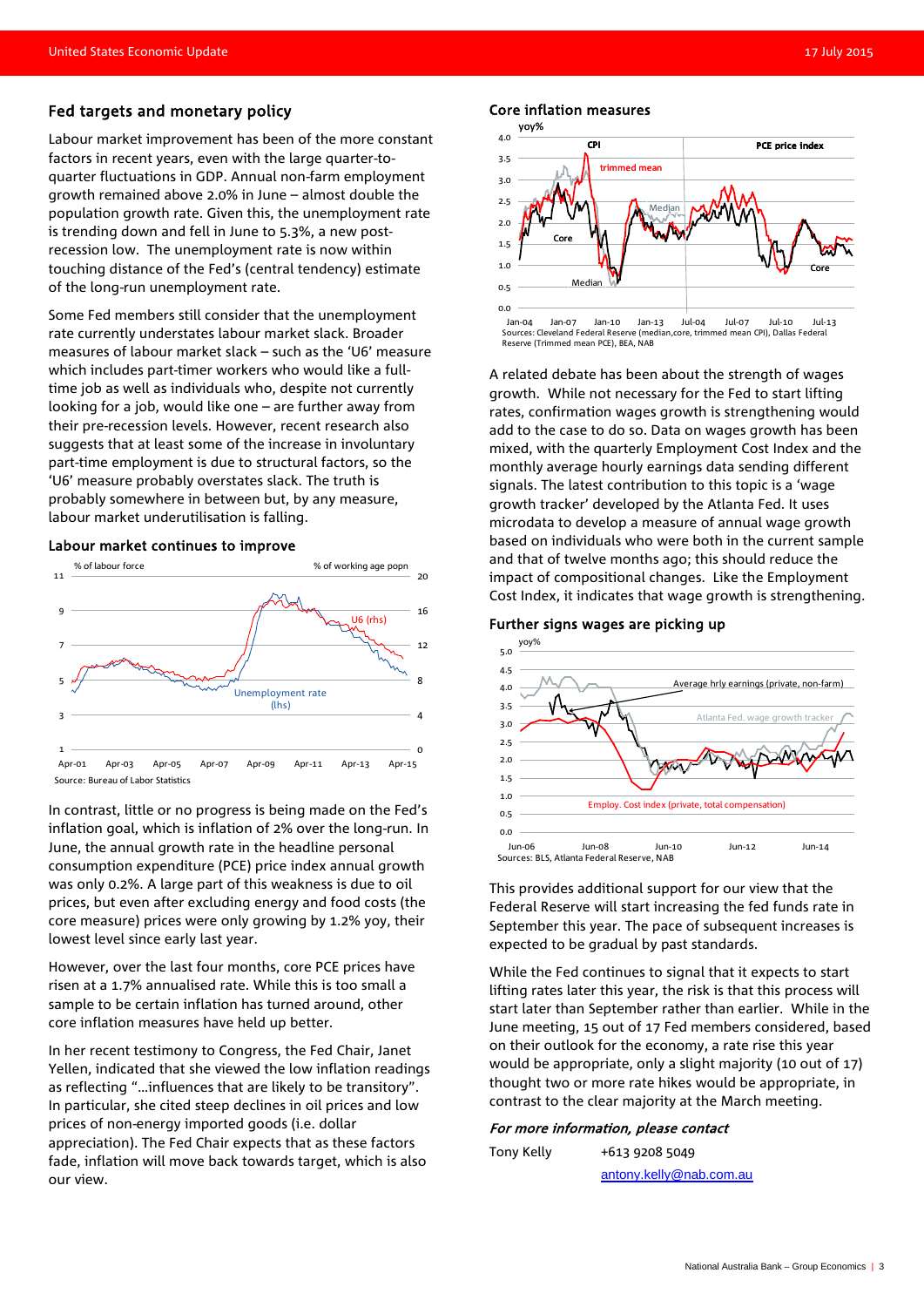| <b>US Economic &amp; Financial Forecasts</b> |        |        |        |      |        |                |                |        |        |                |                |      |               |  |
|----------------------------------------------|--------|--------|--------|------|--------|----------------|----------------|--------|--------|----------------|----------------|------|---------------|--|
| Year Average Chng % Quarterly Chng %         |        |        |        |      |        |                |                |        |        |                |                |      |               |  |
|                                              |        |        |        | 2014 |        | 2015           |                |        |        | 2016           |                |      |               |  |
|                                              | 2014   | 2015   | 2016   | Q3   | Q4     | Q <sub>1</sub> | Q <sub>2</sub> | Q3     | Q4     | Q <sub>1</sub> | Q <sub>2</sub> | Q3   | Q4            |  |
| <b>US GDP and Components</b>                 |        |        |        |      |        |                |                |        |        |                |                |      |               |  |
| Household consumption                        | 2.5    | 3.0    | 2.8    | 0.8  | 1.1    | 0.5            | 0.7            | 0.8    | 0.7    | 0.7            | 0.6            | 0.7  | 0.6           |  |
| Private fixed investment                     | 5.3    | 4.5    | 6.6    | 1.9  | 1.1    | $-0.1$         | 1.1            | 1.8    | 1.8    | 1.7            | 1.6            | 1.5  | 1.3           |  |
| Government spending                          | $-0.2$ | 1.0    | 1.4    | 1.1  | $-0.5$ | $-0.2$         | 0.8            | 0.4    | 0.4    | 0.3            | 0.3            | 0.3  | 0.3           |  |
| Inventories*                                 | 0.0    | 0.1    | $-0.2$ | 0.0  | 0.0    | 0.1            | $-0.1$         | 0.0    | 0.0    | $-0.1$         | $-0.1$         | 0.0  | 0.0           |  |
| Net exports*                                 | $-0.2$ | $-0.7$ | $-0.3$ | 0.2  | $-0.2$ | $-0.5$         | 0.0            | $-0.1$ | $-0.1$ | $-0.1$         | $-0.1$         | 0.0  | 0.0           |  |
| <b>Real GDP</b>                              | 2.4    | 2.4    | 2.7    | 1.2  | 0.5    | 0.0            | 0.7            | 0.8    | 0.7    | 0.6            | 0.6            | 0.7  | 0.6           |  |
| Note: GDP (annualised rate)                  |        |        |        | 5.0  | 2.2    | $-0.2$         | 2.7            | 3.1    | 3.0    | 2.6            | 2.5            | 2.7  | $2.5^{\circ}$ |  |
| US Other Key Indicators (end of period)      |        |        |        |      |        |                |                |        |        |                |                |      |               |  |
| PCE deflator-headline                        |        |        |        |      |        |                |                |        |        |                |                |      |               |  |
| Headline                                     | 1.1    | 0.8    | 2.1    | 0.3  | $-0.1$ | $-0.5$         | 0.5            | 0.3    | 0.4    | 0.5            | 0.5            | 0.5  | 0.5           |  |
| Core                                         | 1.4    | 1.4    | 1.9    | 0.3  | 0.3    | 0.2            | 0.4            | 0.3    | 0.4    | 0.5            | 0.5            | 0.5  | 0.5           |  |
| Unemployment rate - qtly average (%)         | 5.7    | 5.1    | 4.7    | 6.1  | 5.7    | 5.6            | 5.4            | 5.2    | 5.1    | 4.9            | 4.8            | 4.7  | 4.7           |  |
| US Key Interest Rates (end of period)        |        |        |        |      |        |                |                |        |        |                |                |      |               |  |
| Fed funds rate (top of target range)         | 0.25   | 0.75   | 1.75   | 0.25 | 0.25   | 0.25           | 0.25           | 0.50   | 0.75   | 0.75           | 1.25           | 1.50 | 1.75          |  |
| 10-year bond rate                            | 2.17   | 2.75   | 3.00   | 2.49 | 2.17   | 1.92           | 2.35           | 2.50   | 2.75   | 2.75           | 2.75           | 3.00 | 3.00          |  |

 **Source: NAB Group Economics**

\*Contribution to real GDP